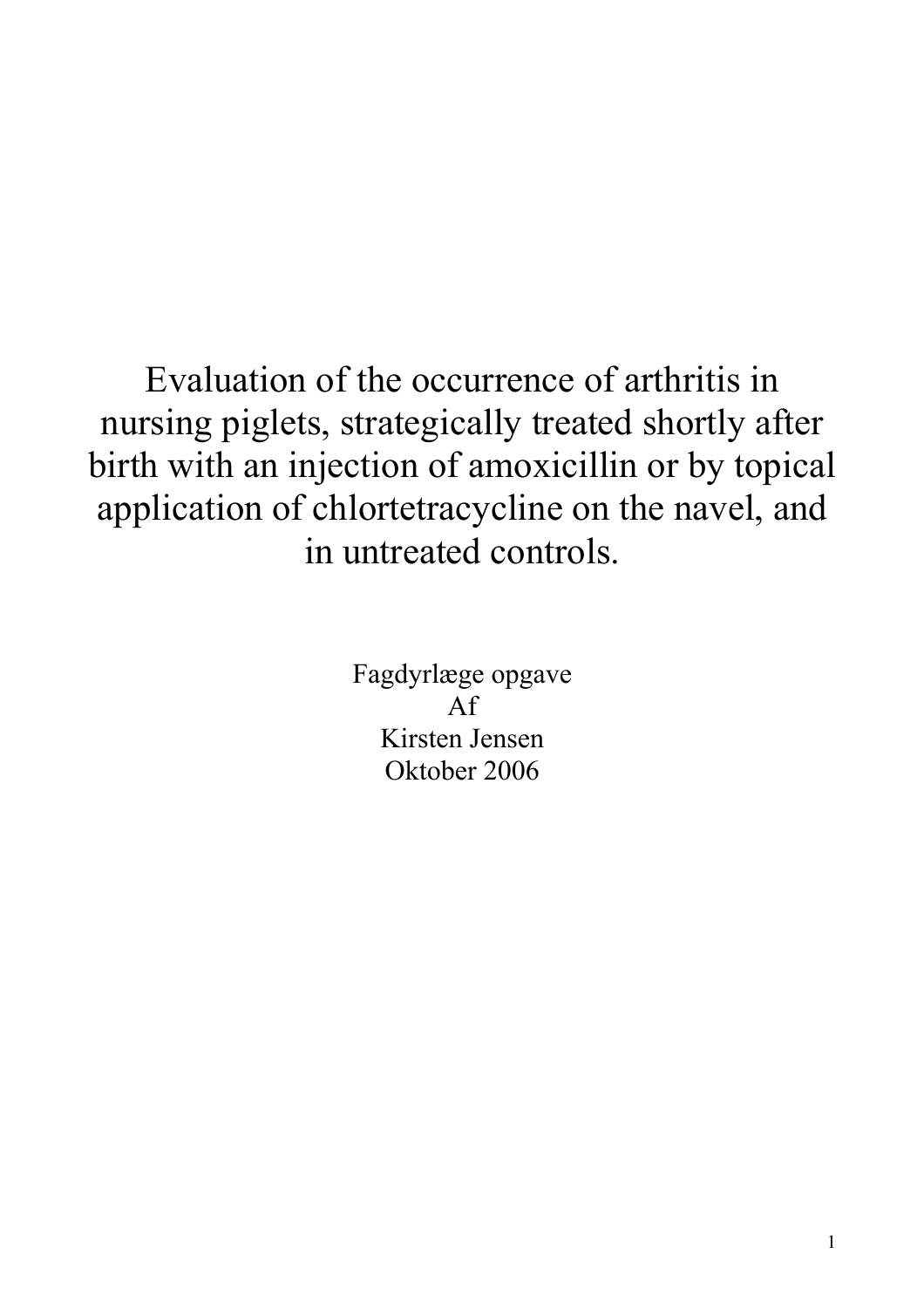# Summary

The effects of parenteral and topical antimicrobial treatment on the navel area against arthritis were compared to a non treated control group. The objective of the trial was to investigate whether the two treatments were equally effective.

The trial was conducted in two farrowing herds including approximately1500 piglets from each herd. The piglets were divided into 3 groups within each litter, two treatment groups and one nontreated control group. As parenteral treatment an injection with prolonged amoxicillin (Curamox® Prolongatum Vet) was used and as topical treatment chlortetracycline in a spray formulation (Cyclo Spray Vet) was used. All treatments were performed on the day of birth.

Effect of the treatments was evaluated on the occurrence of arthritis in the suckling period. A significant ( $p<0.05$ ) lower occurrence of arthritis in the treated groups compared to the non-treated group was considered as effect of the treatments.

There was no difference in effect between treated and non-treated groups in either of the two herds, but when results from the two herds were added  $(= 3000$  approx. piglets) to avoid herd effect there was a significant difference ( $p = 0.01$ ) between the parenterally treated group and the non-treated control group. Thus the conclusion of the trial is that the two treatments were not equally effective.

## Study Sponsor

Novartis Animal Health Lyngbyvej 172 2100 Copenhagen Denmark

## Herd 1

Investigator Monitor

 Lyngbyvej 172 Lyngbyvej 172 2100 Copenhagen 2100 Copenhagen Denmark Denmark

## Herd 2

#### Investigator Monitor

DVM Thomas Hansen DVM Kirsten Jensen Agerfeld Dyreklinik Aps Novartis Animal Health Agerfeldt Lyngbyvej 172 7550 Sørvad 2100 Copenhagen Denmark Denmark Denmark Denmark Denmark Denmark Denmark Denmark Denmark Denmark Denmark Denmark Denmark Denmark Denmark Denmark Denmark Denmark Denmark Denmark Denmark Denmark Denmark Denmark Denmark Denmark Denmark Denmar

DVM Kirsten Jensen DVM Karsten Kørting Hansen Novartis Animal Health Novartis Animal Health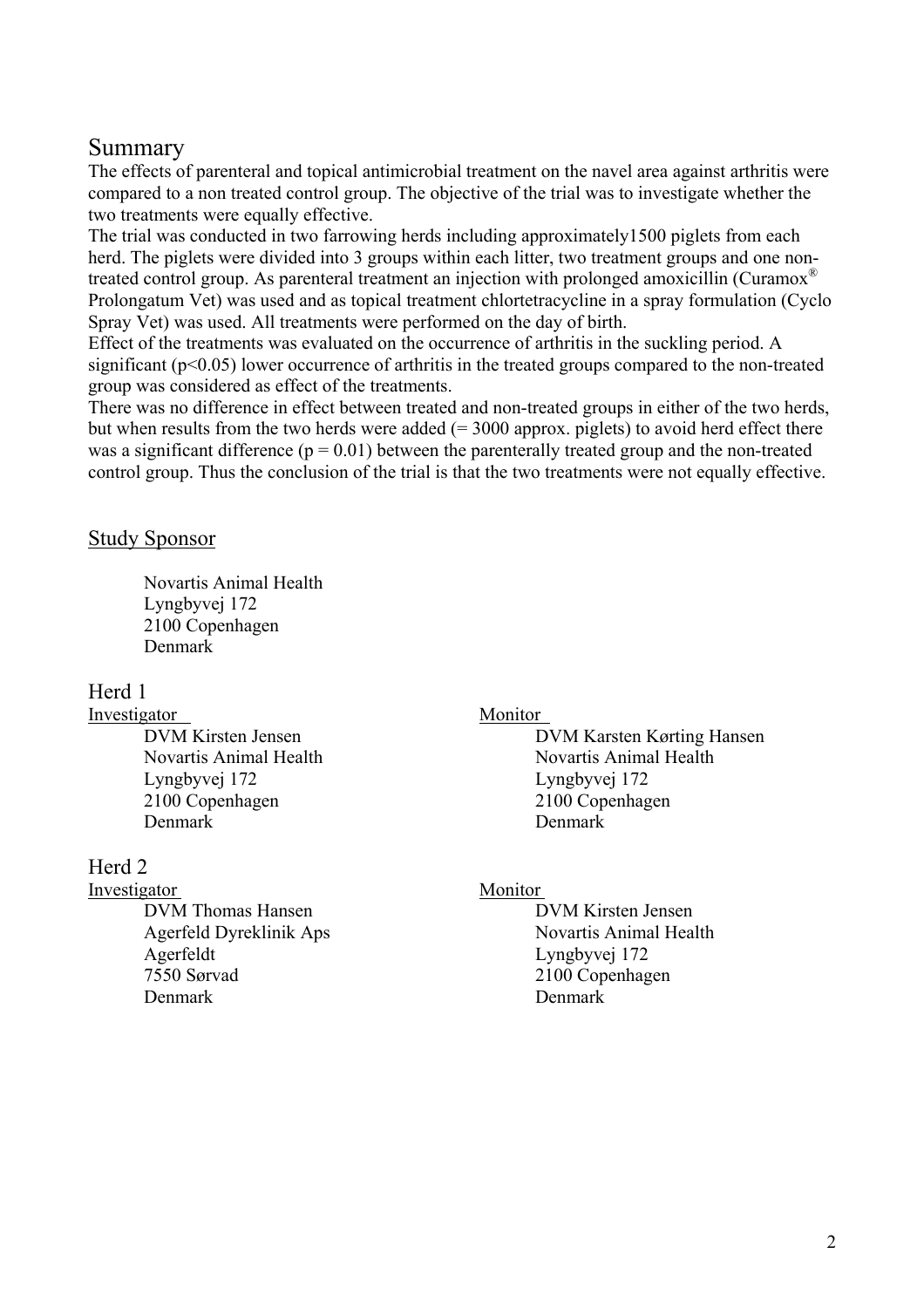# **Table of contents**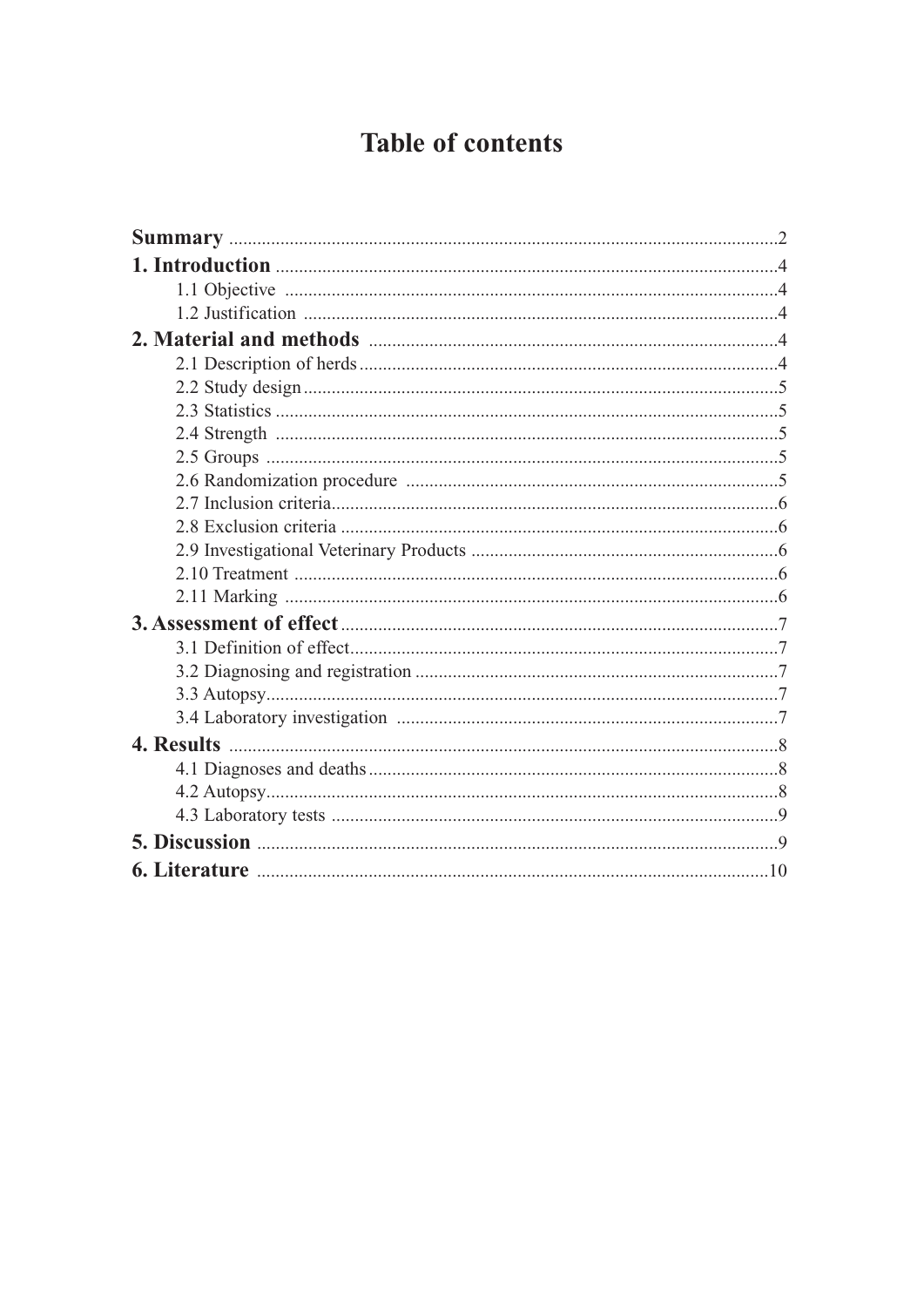# 1. Introduction

# **1.1 Objective**

The objective of the trial was to investigate whether the effect on arthritis in the suckling period of treatment with chlortetracycline on the navel shortly after birth was equal to the effect of longacting amoxicillin shortly after birth, and whether the effect of these two treatments were different from no treatment.

# **1.2 Justification**

Arthritis in the suckling period is a common disease in piglets. It leads to reduced animal welfare and higher mortality as the disease is painful and often not curable. Arthritis can be caused by a long range of different microorganisms with Streptococcus spp. and Staphylococcus spp. as dominants (>50%) (1). The prevalence of the disease has been reported in the range of 3.3 and 12% (1, 2) and depend on the health status of the sow, intake of colostrum, season and hygiene. Navel infection is known as an infection leading to dissemination of bacteria to blood and joints (3). Navel infection is also described as a reason for umbilical hernia in growers (4) as the infection causes poor closure of the abdominal wall at the navel site. Strategic treatment of piglets with an antibiotic shortly after birth has become common use in Danish herds in order to prevent navel infection and thereby arthritis in the suckling period and umbilical hernia in growers and finishers. This treatment is usually carried out by the parenteral route with a broad-spectrum antibiotic but a topical application of an antibiotic on the navel area might be a good alternative to the parenteral treatment.

# 2. Material and methods

## **2.1 Description of herds**

The trial was carried out in two Danish herds:

## Herd 1:

1300 sows. About 50 sows farrowed every week. All pigs were sold after weaning at 4 weeks. The health status was high with Mycoplasma hyopneumonia (Myc) present but not Actinobacillus pleuropneumonia (Ap) or PRRS. Investigator: Kirsten Jensen

## Herd 2:

600 sows. About 25 sows farrowed every week. Piglets were weaned at 4 weeks and most of the pigs were sold at 30 kg. Myc., Ap types 2 and 6 and the US and EU strain of PRRS were present in the herd.

Investigator: Thomas Hansen

The herds were included in the trial because of previous problems with arthritis in suckling pigs with a prevalence of  $>10\%$ .

Both herds were well-run with good standards of management and hygiene. The staff was well educated and experienced.

All farrowing pens in both herds had 2/3 of concrete floor and 1/3 of bars. The pig caves were covered and had heated floors.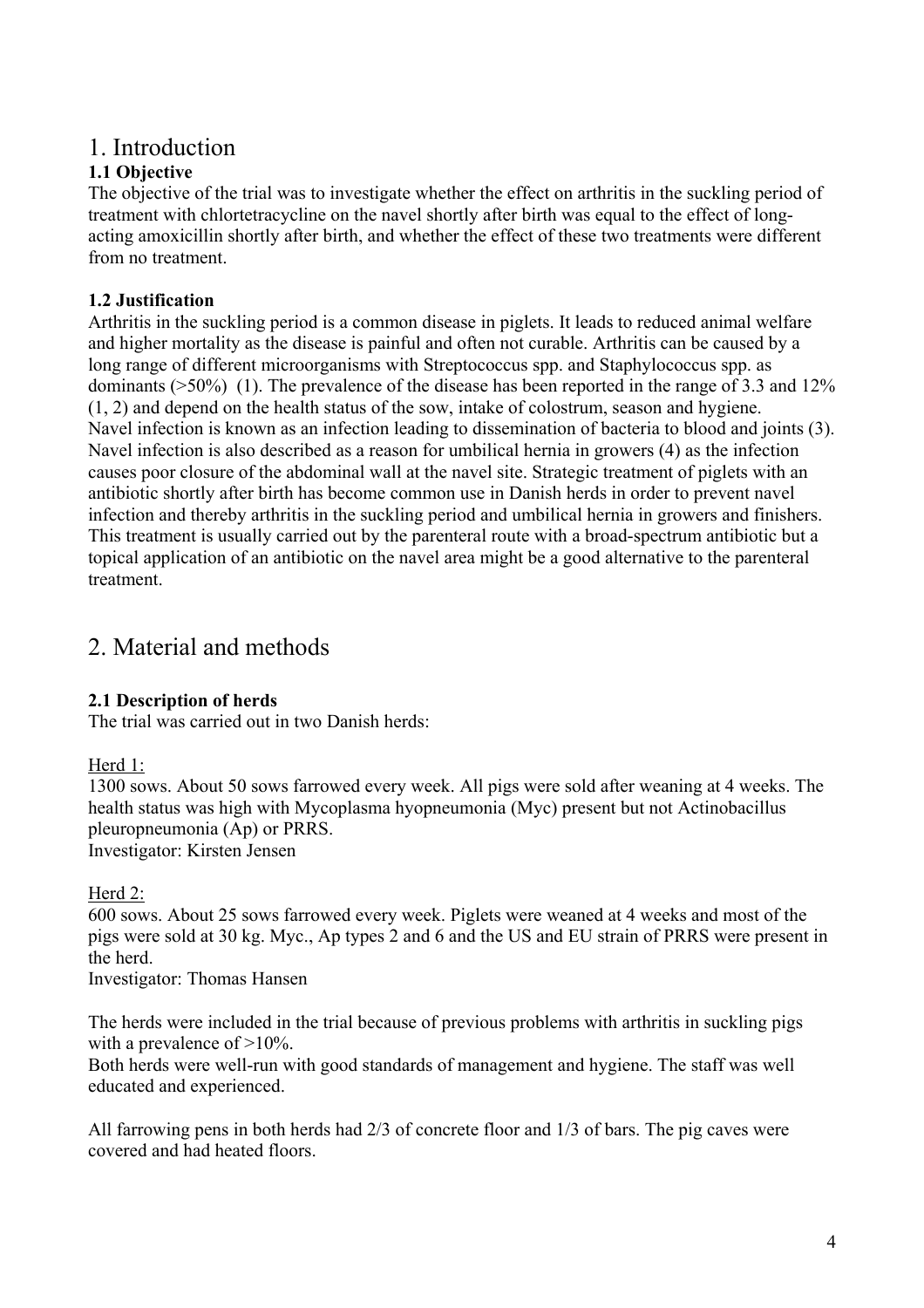#### **2.2 Study design**

The study was a non-blinded randomized case-control study with 3 groups, two treated groups and one non-treated control group within the litter. The study unit was the piglet and each group contained approximately 500 piglets. There was no difference in the groups regarding sex, age of sow and type of floor.

### **2.3 Statistics**

Fisher's Exact probability test was performed for the statistical comparison between control and treated groups.

The level of significance tests is  $= 95\%$ ; tests will performed two-sided. Fisher's Exact test is performed with  $SAS^{\circledR}$  procedure freq. (proc. FREQ). (5)

## **2.4 Strength**

With an assumed prevalence of arthritis in the non-treated group of 2% and 0% in the treated groups the strength is 88%

With an assumed prevalence of arthritis in the non-treated group of 3% and 0.5% in the treated groups the strength is 85%

With an assumed prevalence of arthritis in the non-treated group of 12.5% and 7% in the treated groups the strength is 84%

## **2.5 Groups**

Table 1.

| Group | Treatment                        | Time of    | Marking                   |
|-------|----------------------------------|------------|---------------------------|
|       |                                  | treatment  |                           |
|       | Curamox <sup>®</sup> Prolongatum | Dav        | One cut top right ear     |
|       | Cyclo Spray                      | Day        | One cut top left ear      |
|       | Control (No treatment)           | <b>Day</b> | One cut bottom right ear. |

The newborn pigs were randomized within the litters, allocated into 3 groups, treated according to group and put back into the farrowing pens. This procedure was performed once a day in the morning between 8:00 and 12:00. All piglets were treated within the first 24 hours after birth.

## **2.6 Randomization procedure**

On day one, just before treatment, the pigs were given a temporary number from one to the amount of pigs in the litter. This number was written on the skin of the pig with a pen. The number was only used during allocation into the 3 groups which was carried out immediately after. It was controlled that this procedure resulted in an even distribution of sexes in the groups.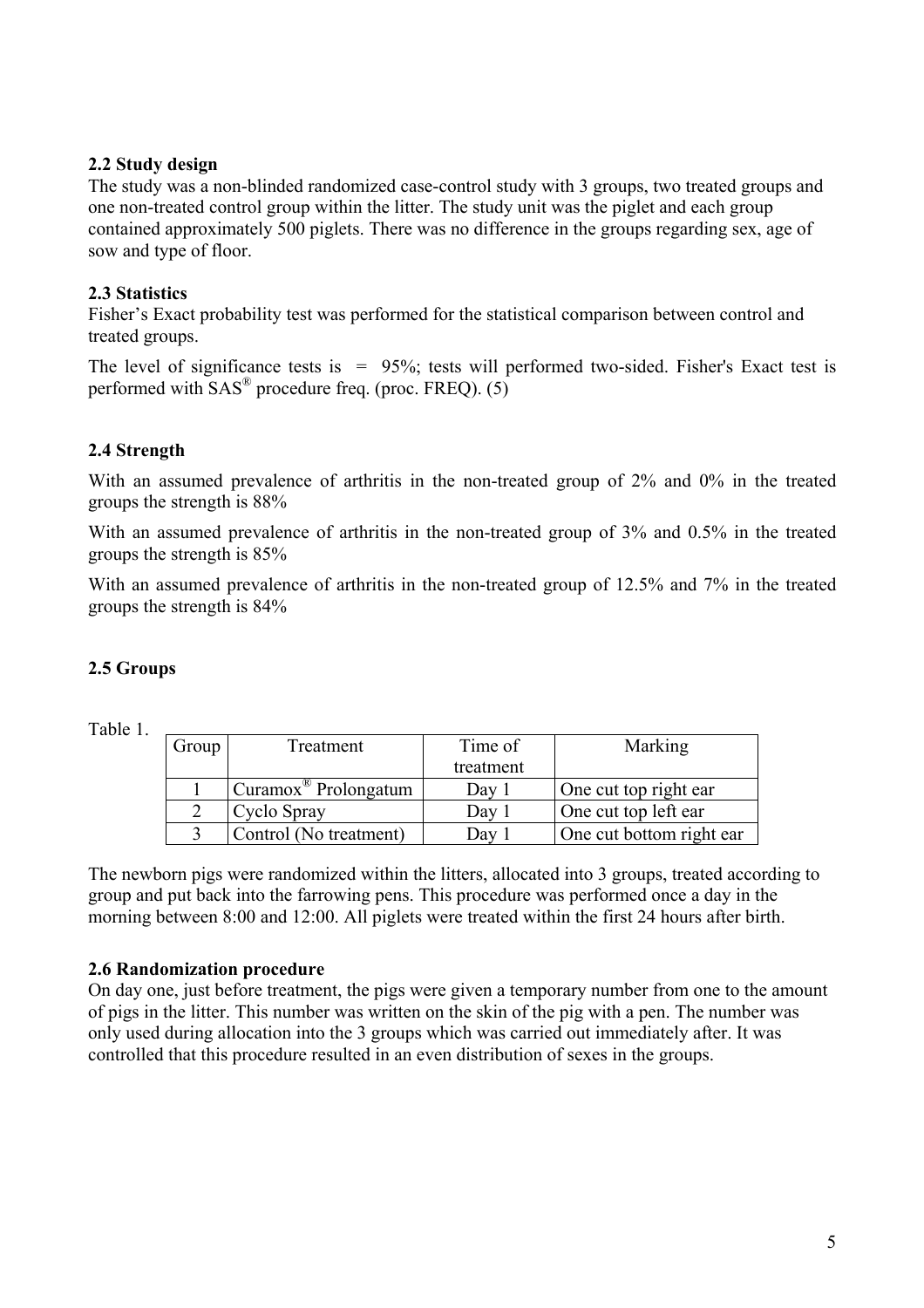### **2.7 Inclusion criteria**

All pigs born in each herd without congenital deformity and a birth weight above 800 grams were included.

#### **2.8 Exclusion criteria**

- Pigs in group 2 and 3 treated parenterally on day one for any reason were excluded
- If there was any doubt about the marking, the pig was to be excluded.

#### **2.9 Investigational Veterinary Products**

Curamox<sup>®</sup> Prolongatum vet, (150 mg amoxicillin/ml in oil suspension) from Boehringer Ingelheim was used as parenteral antibiotic. The recommended dose is 15 mg/kg body weight, 1 ml/10 kg. Withdrawal time: 30 days.

For topical application of chlortetracycline (CTC) Cyclo Spray vet, (3,210 g CTC/can) from Novartis AH, Nordic was used. Withdrawal time: 0 days.

### **2.10 Treatment**

#### Group 1:

All pigs in the group were injected in the neck-muscle with Clamoxyl<sup>®</sup> Prolongatum with an automatic syringe and needles size 19 G. The dose used in the trial was 0.5 ml pr. piglet (30-60 mg/kg body weight).

#### Group 2**:**

The pigs in the group were sprayed on the umbilical cord with Cyclo Spray at the connection to the skin until the site was colored evenly blue all around. The jet on the spray-can was replaced with a smaller jet to focus the application and reduce amount of drug. Dosage depended on how long and how hard the jet was pressed during application. In herd 1 one can pr. 120 pigs was used as in herd 2 one can was enough for treatment of 300 pigs. The dose of CTC  $\frac{1}{2}$  cm<sup>2</sup> of the treated site was 3-6 mg.

#### Group 3:

No treatment on day one.

All treatments and markings were performed at the same time within a litter. The navel cords were cut to a length of 5-8 cm if they were very long. In herd 2 the tails were docked at the same time as the treatment and the pigs were castrated on day 3-4. In herd 1 the tail docking and castration was performed on day 3-4. In herd 2 the carnivores were polished. There was no treatment of the carnivores in herd 1.

#### **2.11 Marking**

The pigs were marked according to group by U-shaped cuts in the rim of the ear (see table 1). Excluded pigs received a round hole in the middle of the ear. When pigs were treated for any reason after day 1 they got round plastic ear tags (Allflex Small tag, white) with consecutive numbers to ensure that arthritis in a pig was only recorded once.

Apart from the treatment on the day of farrowing there were no changes in the husbandry practice on the trial farms.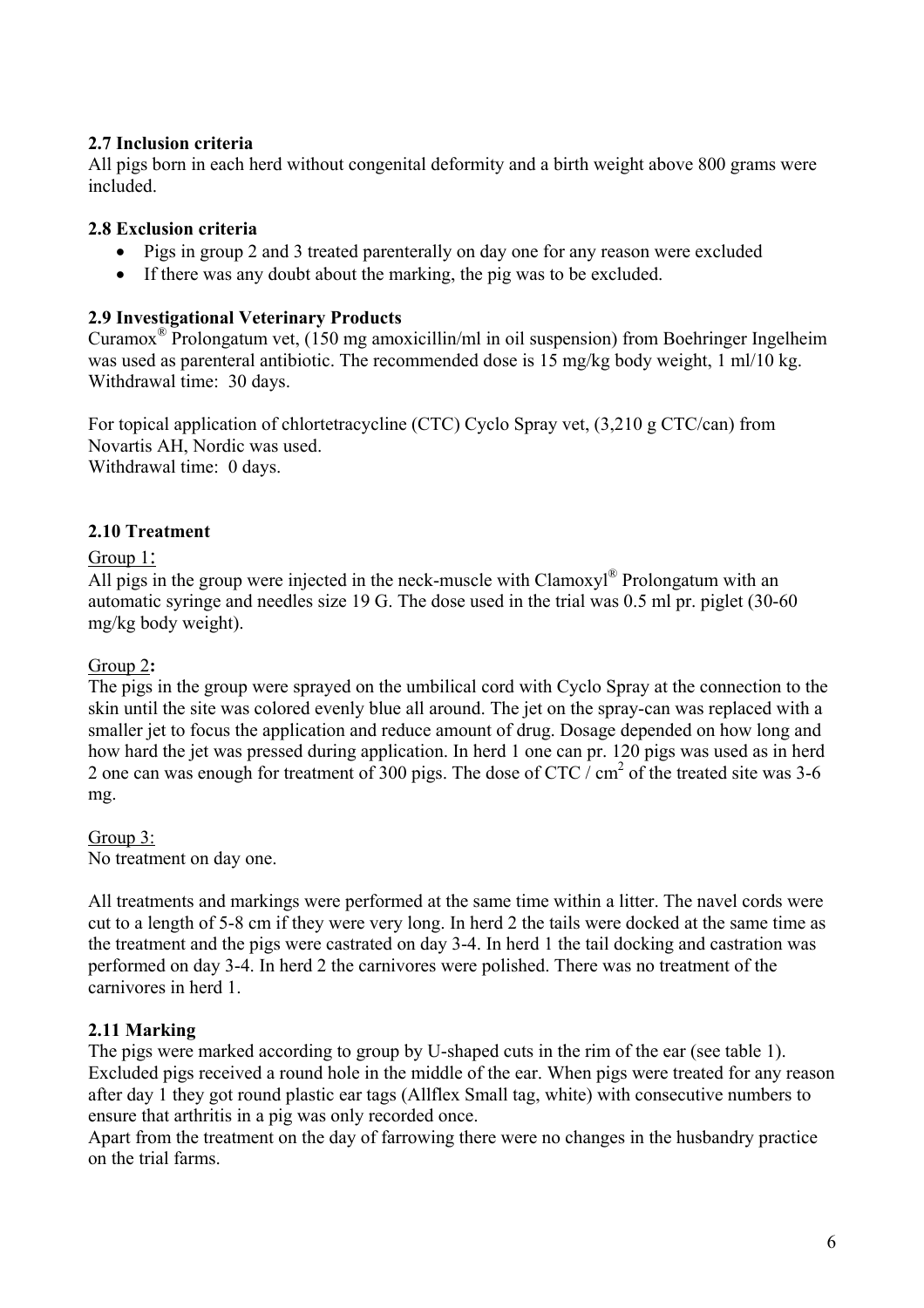# 3 Assessment of effect

### **3.1 Definition of effect**

A statistically significant difference  $(p<0.05)$  in occurrence of arthritis in the suckling period between the non-treated group (group 3) and groups 1 and 2 was interpreted as an effect of parenteral and topical treatment.

### **3.2 Diagnosing and registration**

The diagnosing of arthritis and other diseases on a daily basis was performed by the herd staff under supervision of the investigators and registered on special forms. Diseases were treated according to the normal husbandry practice on the trial farms and the ear tag number given to the pig was recorded along with the diagnosis. Dead pigs were recorded by group together with the assumed course of death.

Diagnosing of the umbilical hernia was performed by the investigators when the pigs weighed about 30 kg.

Diagnoses recorded in the suckling period:

- Limping and swelling of a joint was diagnosed as "Arthritis"
- Limping and swelling of the hooves was diagnosed as "Hoof- abscess".
- Pigs with impairment of the motion function that did not fit the diagnoses above were diagnosed as "Trauma".
- Pigs with red swelling around the navels were diagnosed as "Navel infection".
- Pigs with diarrhea were diagnosed "Diarrhea".
- Pigs with meningitis were diagnosed "Meningitis".
- Pigs with dyspnoe were diagnosed "Pneumonia"
- Badly performing pigs with rough hair coat were diagnosed "Weakling"

#### Umbilical hernia at 30 kg:

All pigs with a swelling at the navel area were examined for content of the swelling deriving from the abdomen, and the size of the navel ring was determined.

Swellings with abdominal content and with a detectable navel ring were diagnosed as "Umbilical hernia".

It was not expected to find a significant difference in umbilical hernia between treated and untreated groups in this trial as the sample sizes were much too low. Yet the diagnosis was included because a numerical difference might give a hint of effect.

#### **3.3 Autopsies**

Most pigs that died or were euthanized later than 3 days after birth were submitted to autopsy on the farm by the investigators. Pigs that die within 3 days after birth usually die because of hunger, low birth weight or because the sow lies on them, and it was considered irrelevant to this study to perform autopsy on these pigs.

#### **3.4 Laboratory investigation**

Pigs from each herd with typical signs of arthritis were sent to laboratory (Danish Meat Association Laboratory, Kjellerup) for a bacterial diagnosis.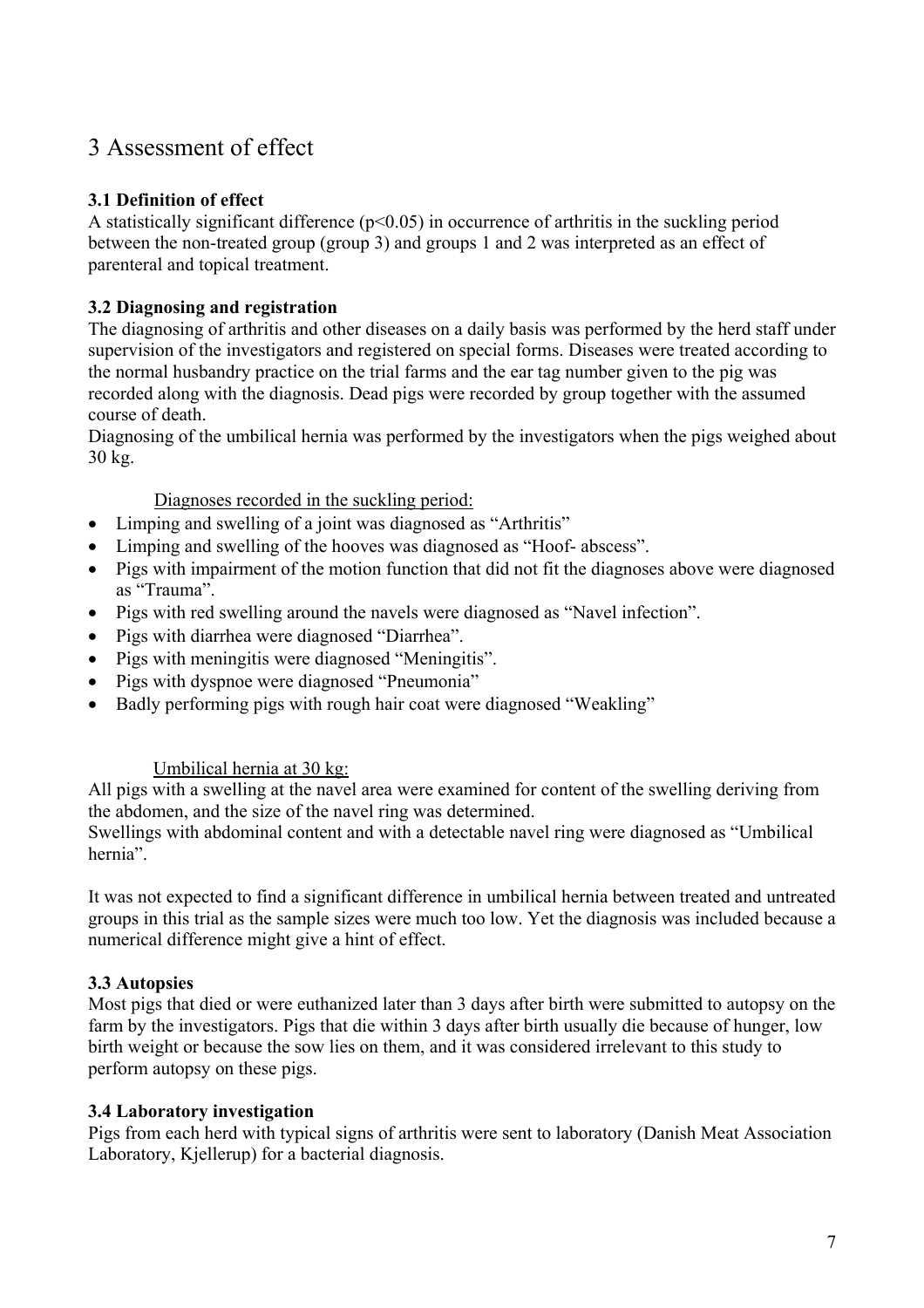# 4. Results

#### **4.1 Diagnoses and deaths**

In table 2 and 3 the number of pigs in the 3 groups, deaths, pigs with arthritis, poorly performing pigs ("Weaklings") and umbilical hernia are listed. The diagnosed numbers of hoof-abscesses, trauma, navel infection, meningitis and pneumonia were added under "Other diseases".

| able |
|------|
|------|

| Herd 1                    | Group 1<br>Amoxicillin | Group 2<br>CTC local | Group 3<br>Non-treated | p-value |
|---------------------------|------------------------|----------------------|------------------------|---------|
| Number of pigs            | 644                    | 632                  | 620                    |         |
| Dead                      | 57 (8.9 %)             | 42 $(6.6\%)$         | 40 $(6.5\%)$           | 0.2000  |
| Arthritis                 | $26(4.0\%)$            | 38 $(6.0\%)$         | 41 $(6.6\%)$           | 0.1022  |
| "Weaklings"               | $10(1.6\%)$            | 24 $(3.8\%)$         | $19(3.1\%)$            |         |
| Other disease             | $4(0.6\%)$             | $8(1.3\%)$           | $7(1.1\%)$             |         |
| Number of pigs at weaning | 587                    | 590                  | 580                    |         |
| Umbilical hernia (30 kg)  | $2(0.34\%)$            | 0                    | $1(0.17\%)$            | 0.4407  |

\* : p-value: Fisher's Exact, two-tailed

Table 3.

| Herd 2                    | Group 1      | Group 2      | Group 3      | p-value |
|---------------------------|--------------|--------------|--------------|---------|
|                           | Amixicillin  | CTC local    | Non treated  |         |
| Number of pigs            | 537          | 536          | 551          |         |
| Dead                      | $38(7.1\%)$  | 35 $(6.5\%)$ | 53 (9.6%)    | 0.1373  |
| Arthritis                 | 19 $(3.5\%)$ | 25 $(4.7\%)$ | 30 $(5.4\%)$ | 0.3108  |
| "Weaklings"               | $25(4.7\%)$  | 19 $(3.5\%)$ | $19(3.5\%)$  |         |
| Other disease             | $8(2.6\%)$   | $9(2.9\%)$   | $10(3.1\%)$  |         |
| Number of pigs at weaning | 347          | 365          | 380          |         |
| Umbilical hernia (30 kg)  | $4(1.2\%)$   | $4(1.1\%)$   | $7(1.8\%)$   | 0.6827  |

\* : p-value: Fisher's Exact, two-tailed

| Herd $1+2$       | Group 1     | Group 2   | Group 3     | p-value |
|------------------|-------------|-----------|-------------|---------|
|                  | Amoxicillin | CTC local | Non treated |         |
| Number of pigs   | .181        | 1168      | <b>171</b>  |         |
| Dead             |             |           |             | 0.3266  |
| <b>Arthritis</b> | 45          |           |             | 0.0346  |

\* : p-value: Fisher's Exact, two-tailed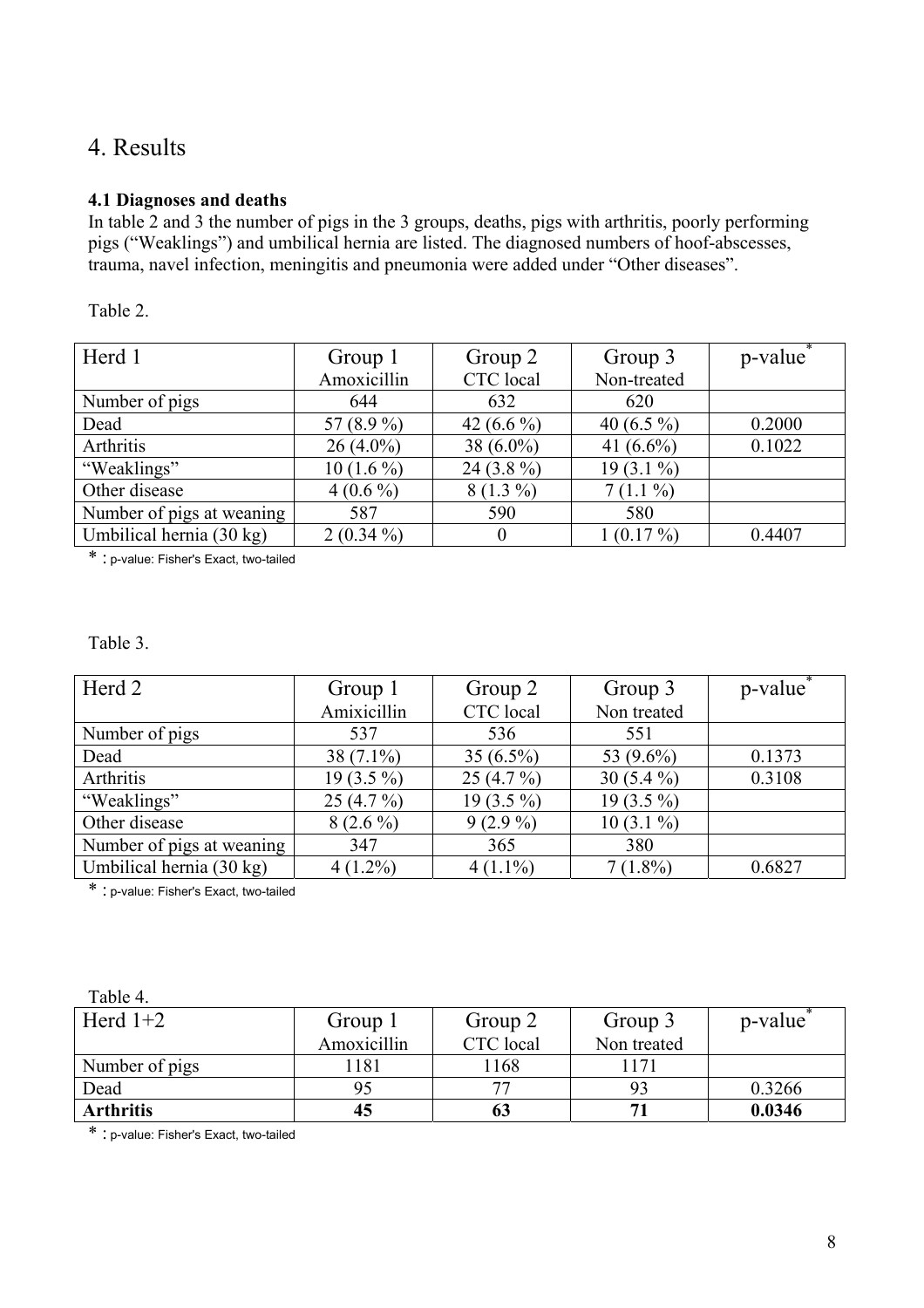There was no significant difference in the number of arthritis and deaths between the two treated groups and the untreated control group in either of the two herds when they were analyzed separately (Table 2 and 3).

When the results from the two herds were added (Table 4) there was a significant difference ( $p =$ 0.0346) between the treated groups and the non-treated control group. The differences between group 1 and 2 and between group 2 and 3 were not of significance,  $p = 0.0760$  and  $p = 0.5336$ , respectively. The difference between group 1 and 3 was of significance,  $p = 0.0131$ .

#### **4.2 Autopsies**

In herd 1 18 dead or euthanized pigs were autopsied. They were diagnosed with arthritis (3), pericarditis (1), pleuritis/pericarditis (1), pneumonia (5), enteritis (2) and hunger (6).

#### **4.3 Laboratory tests**

One pig with typical signs of arthritis from herd 1 was sent to laboratory for bacteriologic diagnosis. Stafylococcus hyicus was isolated from the joint.

Several arthritic pigs from herd 2 have been sent to the laboratory for bacterial isolation, but it has not been possible to isolate any infectious agents.

# 5. Discussion .

There was a significant effect of the parenteral treatment with amoxicillin compared to no treatment in the added results from the two herds, but not in the herds separately. The local treatment on the navel area did not have a significant effect in either of the analyses. Thus there was a difference in the effect of the two treatments.

In herd 1 the canine teeth were not polished, resulting in fighting and scarring of the piglets' faces during the first week. These facial wounds could have been entrance for the infection that led to arthritis. This was supported by the retrieval of Stafylococcus hyicus from the joint of an arthritic pig. In this instance treatment on day one is not expected to have effect on arthritis.

The recommended dose of amoxicillin is 15 mg/kg. The relatively large dose of 30-60 mg/kg used in this trial was chosen because 0.5 ml of prolonged amoxicillin / piglet is widely used in Denmark for this purpose.

Because of the difference in nature of the two treatments it was not possible to design the study as a blinded trial. This was not considered a problem because the diagnosis of arthritis was so obvious that it was discovered before the ear cut could be noted.

No pigs were excluded from the trial because there was doubt about the marking (ear cut), and the ear cuts remained clear until 30 kg.

The number of pigs included in this trial was not big enough to evaluate an effect on navel hernia and some navel hernia evolves after 30 kg during the finishing period. Therefore this trial was not designed to document an effect of the two treatments on navel hernia but could have been used a hint of an effect if the problem had been bigger.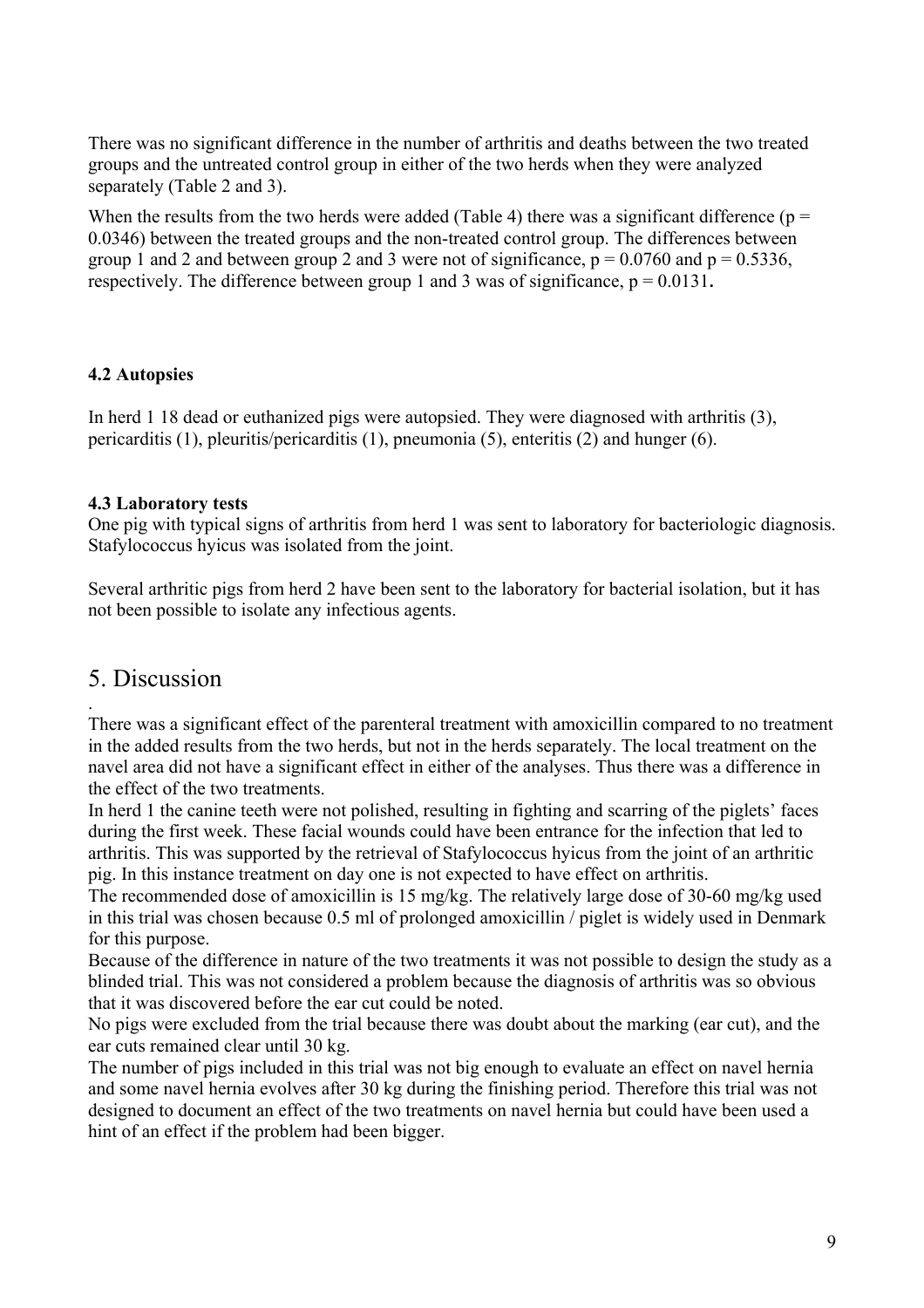The occurrence of arthritis in the two herds was not as high as expected, 6.6% and 5.4% in the untreated group. When the herds were chosen for the trial, a rather large number of piglets (10- 15%) suffered from arthritis, but the problem had diminished at the time of the trial and was not severe any longer. There might have been significant effect of both treatments if the disease had been due to an aggressive bacteria present in the herd.

# 6. Litteratur

- 1. N.C. Nielsen et al. Nord Vet. Med.(1975), **27**: 129-139
- 2. M. Zoric et al. Vet. Rec.( 2003)**153**: 323-328
- 3. R.S. Windsor. Vet Annu. **18** (1978):134-143
- 4. Diseases of Swine 9th edition: 1122
- 5. SASOnlineDocVersion8,Cary,NC:SASInstituteInc.,1999.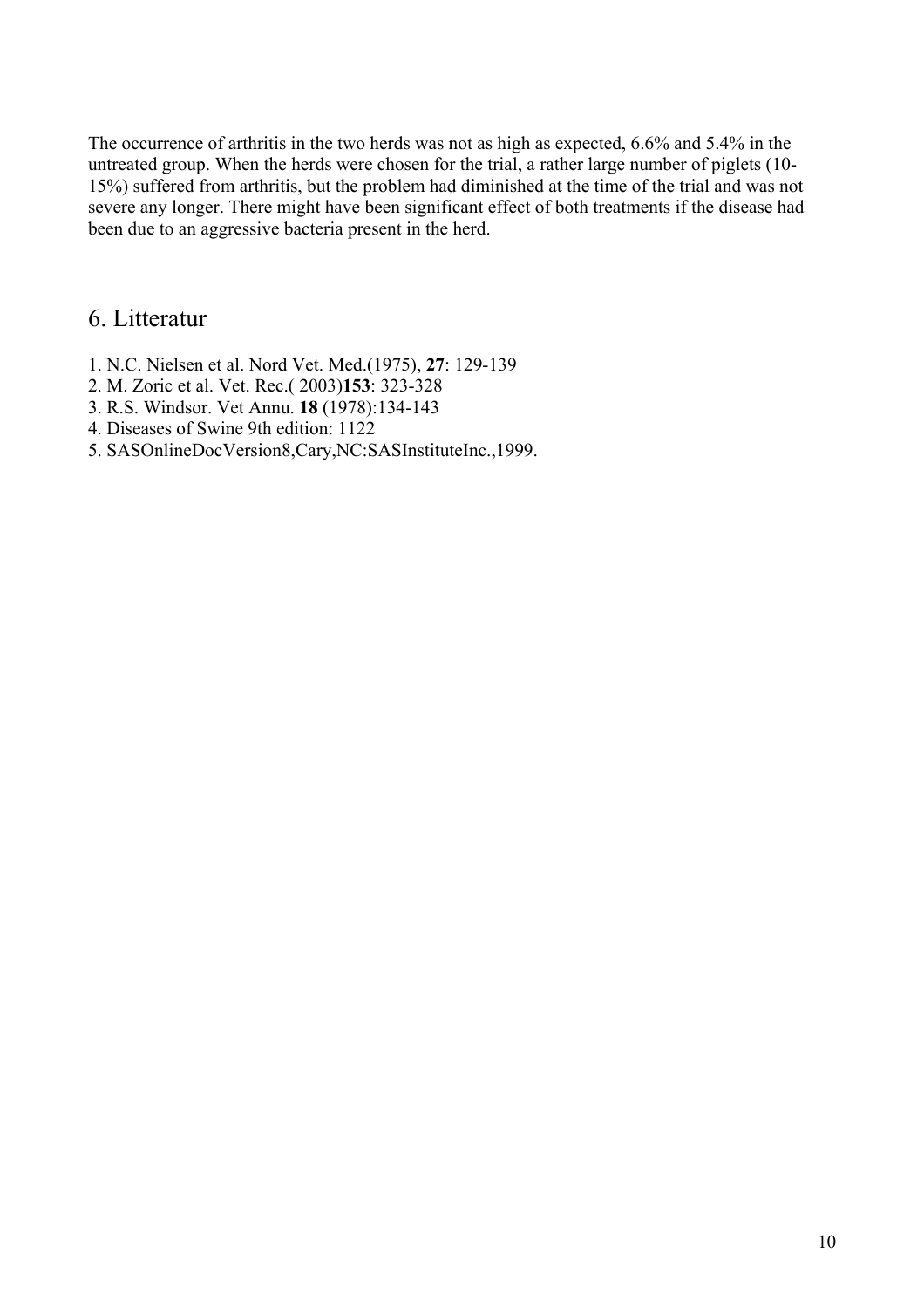| Randominisering uge: 3          |                         |                                                    |  |  |  |  |  |
|---------------------------------|-------------------------|----------------------------------------------------|--|--|--|--|--|
| Antal grise Gruppe nummer Antal |                         |                                                    |  |  |  |  |  |
|                                 | $\overline{2}$          |                                                    |  |  |  |  |  |
| $\overline{2}$                  |                         |                                                    |  |  |  |  |  |
| 3                               | 3                       |                                                    |  |  |  |  |  |
| $\overline{4}$                  | $\overline{2}$          |                                                    |  |  |  |  |  |
| 5                               | 1                       |                                                    |  |  |  |  |  |
| 6                               | 3                       |                                                    |  |  |  |  |  |
| $\overline{\mathcal{I}}$        | 1                       |                                                    |  |  |  |  |  |
| 8                               | 3                       |                                                    |  |  |  |  |  |
| 9                               | $\overline{2}$          |                                                    |  |  |  |  |  |
| 10                              | 3                       | 3<br>$\overline{3}$<br>$\overline{4}$              |  |  |  |  |  |
| 11                              | $\overline{2}$          | 3 <sup>1</sup><br>$\overline{4}$<br>$\overline{4}$ |  |  |  |  |  |
| 12                              |                         | 4<br>4                                             |  |  |  |  |  |
| 13                              |                         | 5<br>4<br>$\overline{4}$                           |  |  |  |  |  |
| 14                              | 3                       | 5<br>$\overline{4}$<br>5                           |  |  |  |  |  |
| 15                              | 2                       | 5<br>5<br>5                                        |  |  |  |  |  |
| 16                              | $\overline{\mathbf{1}}$ | 5<br>6<br>5                                        |  |  |  |  |  |
| 17                              | $\overline{3}$          | 5<br>6<br>6                                        |  |  |  |  |  |
| 18                              | $\overline{2}$          | 6<br>6<br>6                                        |  |  |  |  |  |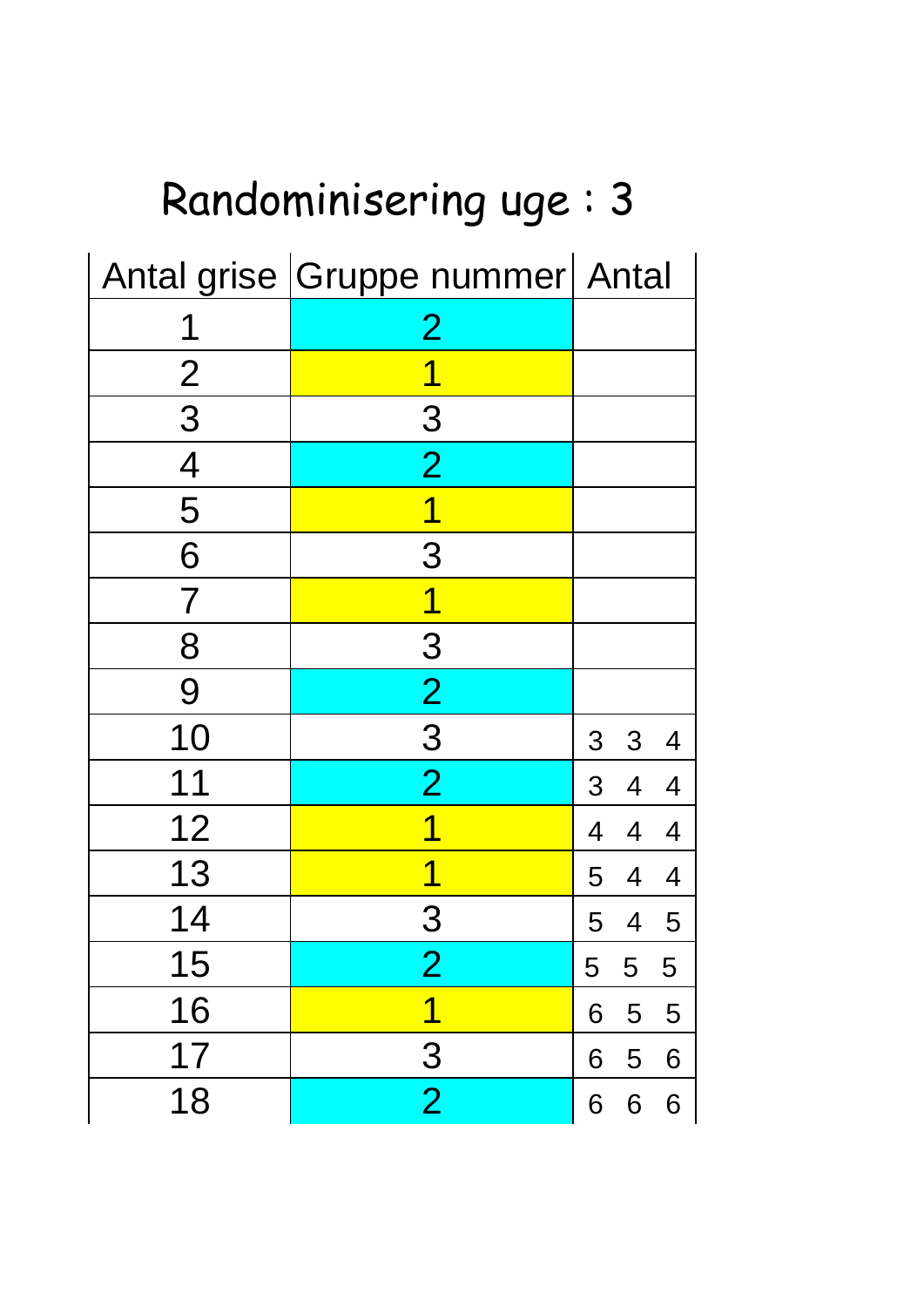# **STUDY: Cyclo Spray /01/herd 1**

**Evaluation of the occurrence of arthritis in nursing piglets, strategically treated shortly after birth with an injection of amoxicillin or by topical application of chlortetracycline on the navel, and in untreated controls.** 

# **Report on statistical evaluation – final draft version 2**

# **Date: 04.10.2006**

| Author:                   | Günther A. Strehlau, PI for Statistics                                                                                                       |  |  |
|---------------------------|----------------------------------------------------------------------------------------------------------------------------------------------|--|--|
| Test Site for Statistics: | Development Biometrics, Site at Basel<br>Novartis Centre de Recherche Santé Animale SA<br>Biology CRA (GLP)<br>CH-1566 St-Aubin, Switzerland |  |  |
|                           | Date:                                                                                                                                        |  |  |
| (Name)                    |                                                                                                                                              |  |  |

Distribution: Kirsten Jensen, Local Sponsors Representative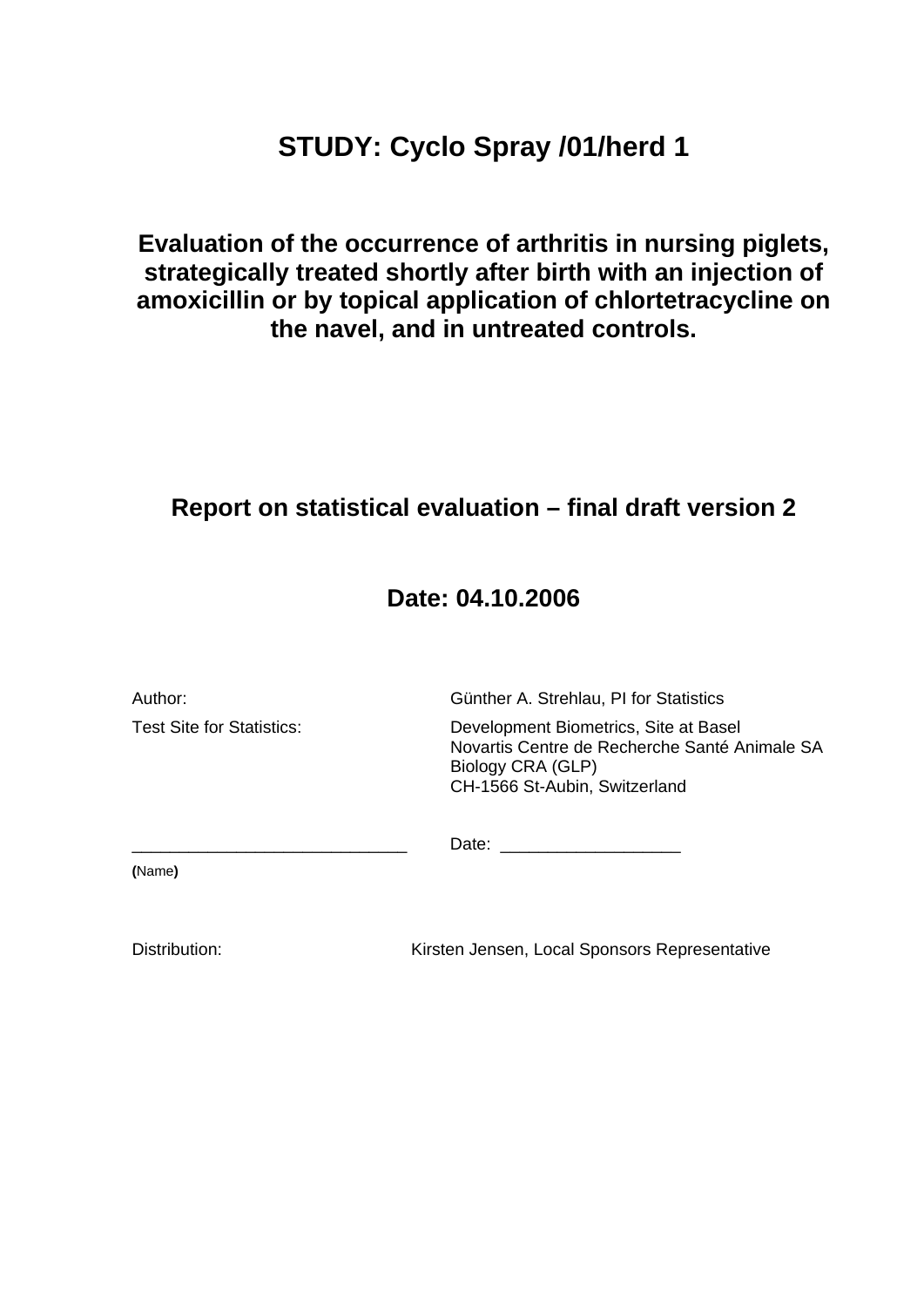Report on statistical evaluation – final draft version 2

# **1. Summary and Conclusions**

#### **HERD 1:**

Groups were compared with respect to dead and arthritis-diarrhea (Yes / No), using a Fisher Exact probability test with SAS® procedure *freq* (SAS Online Doc® Version 8, Cary, NC: SAS Institute Inc., 1999). The group differences in dead and arthritis-diarrhea are not of significance, since  $p > 0.10$ 

#### **Parameter: Dead**

| Group | Yes/No | <b>Counts</b> | <b>Total</b> | <b>Percent</b> | p-value<br>(*). |
|-------|--------|---------------|--------------|----------------|-----------------|
|       | YES    | 57            | ٠            | 8.9            | 0.2000          |
|       | NO     | 587           | 644          | 91.1           |                 |
|       | YES    | 42            | ٠            | 6.6            |                 |
|       | NO     | 590           | 632          | 93.4           |                 |
|       | YES    | 40            | ٠            | 6.5            |                 |
|       | NO     | 580           | 620          | 93.5           |                 |

 $(*)$ <sub>1</sub> :p-value: Fisher's Exact, two-tailed

#### **Parameter: Arthritis - Diarrhea**

| Group | Yes/No | <b>Counts</b> | <b>Total</b> | Percent | p-value<br>$(*)$ |
|-------|--------|---------------|--------------|---------|------------------|
|       | YES    | 26            |              | 4.0     | 0.1022           |
|       | NO     | 618           | 644          | 96.0    |                  |
|       | YES    | 38            |              | 6.0     |                  |
|       | NO.    | 594           | 632          | 94.0    |                  |
|       | YES    | 41            |              | 6.6     |                  |
|       | NO     | 579           | 620          | 93.4    |                  |

 $(*)$ <sub>1</sub> : p-value: Fisher's Exact, two-tailed

Groups were also compared with respect to hernia (Yes / No), using a Fisher Exact probability test. The group differences are not of significance, since  $p > 0.4$ 

#### **Parameter: Hernia**

| Group | Yes/No | <b>Counts</b> | <b>Total</b> | <b>Percent</b> | p-value<br>$(*)1$ |
|-------|--------|---------------|--------------|----------------|-------------------|
|       | YES    |               |              | 0.3            | 0.4407            |
|       | NO.    | 587           | 589          | 99.7           |                   |
|       | YES    | 0             |              |                |                   |
|       | NO     | 590           | 590          | 100.0          |                   |
|       | YES    |               |              | 0.2            |                   |
|       | NO     | 580           | 581          | 99.8           |                   |

 $(*)$ <sub>1</sub> : p-value: Fisher's Exact, two-tailed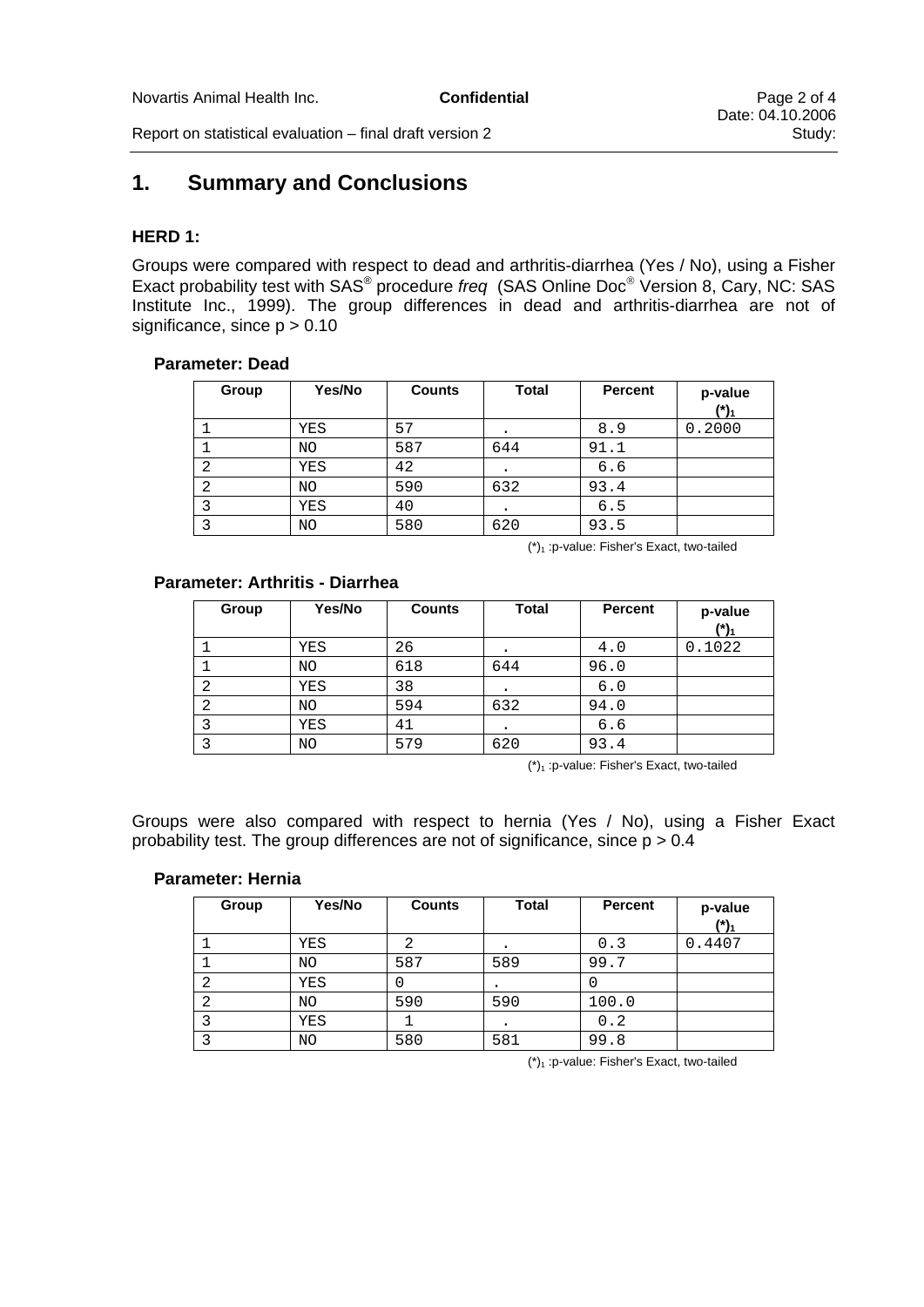Report on statistical evaluation  $-$  final draft version 2

#### **HERD 2:**

Groups were compared with respect to dead, arthritis (Yes / No), using a Fisher Exact probability test with SAS® procedure *freq* (SAS Online Doc® Version 8, Cary, NC: SAS Institute Inc., 1999). The group differences in dead, arthritis are not of significance, since p > 0.13

#### **Parameter: Dead**

| Group | Yes/No | <b>Counts</b> | <b>Total</b> | <b>Percent</b> | p-value<br>/*/ |
|-------|--------|---------------|--------------|----------------|----------------|
|       | YES    | 38            |              | 7.1            | 0.1373         |
|       | NO.    | 499           | 537          | 92.9           |                |
|       | YES    | 35            | ٠            | 6.5            |                |
|       | NO.    | 501           | 536          | 93.5           |                |
|       | YES    | 53            | $\bullet$    | 9.6            |                |
|       | NO     | 498           | 551          | 90.4           |                |

 $(*)_1$ : p-value: Fisher's Exact, two-tailed

#### **Parameter: Arthritis**

| Group | Yes/No | <b>Counts</b> | <b>Total</b> | <b>Percent</b> | p-value<br>$(*)$ |
|-------|--------|---------------|--------------|----------------|------------------|
|       | YES    | 19            |              | 3.5            | 0.3108           |
|       | ΝO     | 518           | 537          | 96.5           |                  |
| 2     | YES    | 25            |              | 4.7            |                  |
| 2     | ΝO     | 511           | 536          | 95.3           |                  |
|       | YES    | 30            |              | 5.4            |                  |
|       | ΝO     | 521           | 551          | 94.6           |                  |

 $(*)$ <sub>1</sub> : p-value: Fisher's Exact, two-tailed

Groups were also compared with respect to hernia (Yes / No), using a Fisher Exact probability test. The group differences are not of significance, since  $p > 0.6$ 

#### **Parameter: Hernia**

| Group | Yes/No | <b>Counts</b> | <b>Total</b> | Percent | p-value<br>$(*)$ |
|-------|--------|---------------|--------------|---------|------------------|
|       | YES    |               |              | 1.2     | 0.6827           |
|       | ΝO     | 343           | 347          | 98.8    |                  |
| 2     | YES    | 7             | ٠            | 1.1     |                  |
| 2     | ΝO     | 361           | 365          | 98.9    |                  |
|       | YES    | ⇁             |              | 1.8     |                  |
|       | NO     | 373           | 380          | 98.2    |                  |

 $(*)$ <sub>1</sub> : p-value: Fisher's Exact, two-tailed